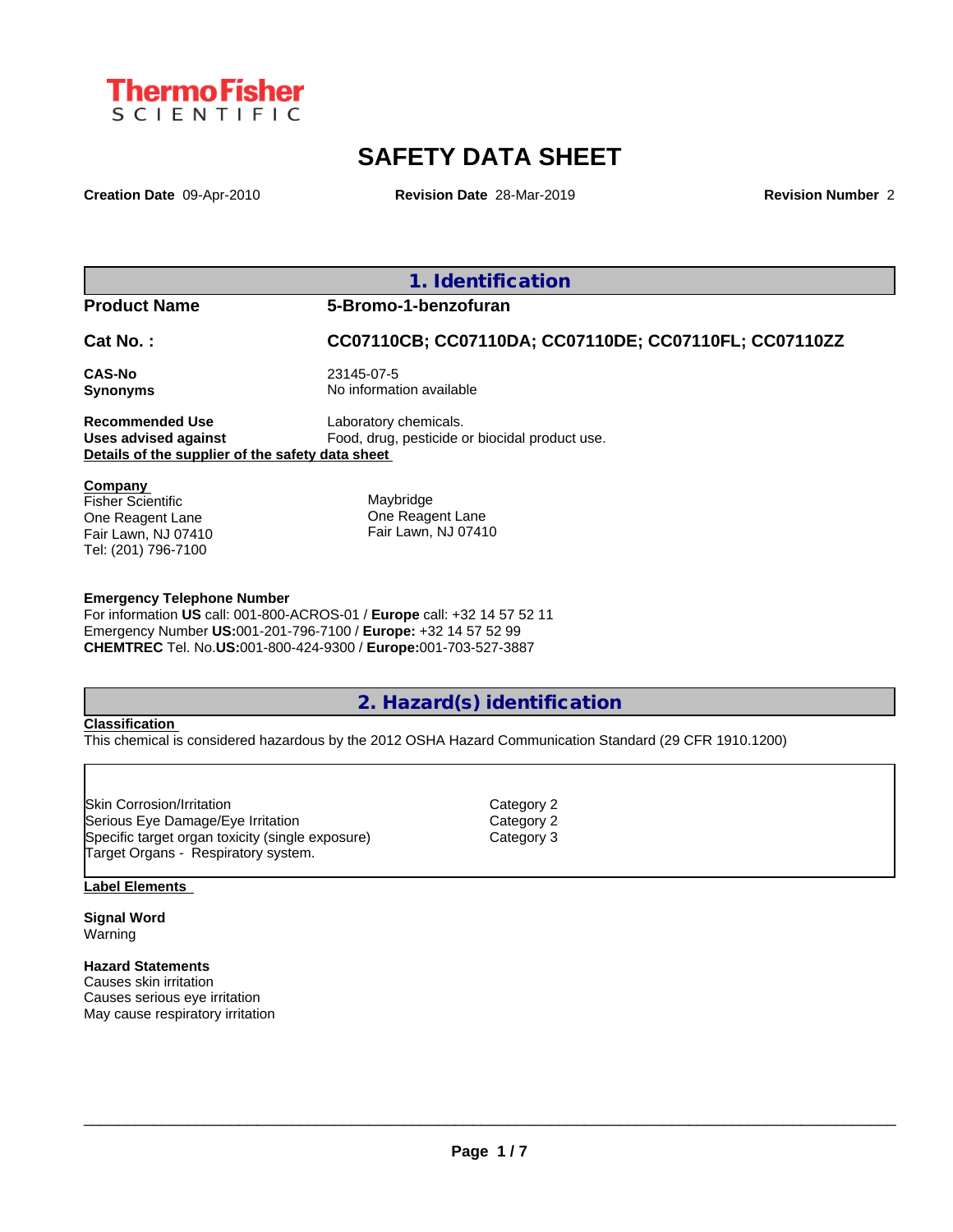

#### **Precautionary Statements Prevention**

Wash face, hands and any exposed skin thoroughly after handling

Wear protective gloves/protective clothing/eye protection/face protection

Avoid breathing dust/fume/gas/mist/vapors/spray

Use only outdoors or in a well-ventilated area

### **Inhalation**

IF INHALED: Remove victim to fresh air and keep at rest in a position comfortable for breathing Call a POISON CENTER or doctor/physician if you feel unwell

### **Skin**

IF ON SKIN: Wash with plenty of soap and water

If skin irritation occurs: Get medical advice/attention

Take off contaminated clothing and wash before reuse

### **Eyes**

IF IN EYES: Rinse cautiously with water for several minutes. Remove contact lenses, if present and easy to do. Continue rinsing If eye irritation persists: Get medical advice/attention

 $\_$  ,  $\_$  ,  $\_$  ,  $\_$  ,  $\_$  ,  $\_$  ,  $\_$  ,  $\_$  ,  $\_$  ,  $\_$  ,  $\_$  ,  $\_$  ,  $\_$  ,  $\_$  ,  $\_$  ,  $\_$  ,  $\_$  ,  $\_$  ,  $\_$  ,  $\_$  ,  $\_$  ,  $\_$  ,  $\_$  ,  $\_$  ,  $\_$  ,  $\_$  ,  $\_$  ,  $\_$  ,  $\_$  ,  $\_$  ,  $\_$  ,  $\_$  ,  $\_$  ,  $\_$  ,  $\_$  ,  $\_$  ,  $\_$  ,

### **Storage**

Store in a well-ventilated place. Keep container tightly closed

Store locked up

### **Disposal**

Dispose of contents/container to an approved waste disposal plant

**Hazards not otherwise classified (HNOC)**

None identified

## **3. Composition/Information on Ingredients Component CAS-No Weight %** 5-Bromo-1-benzofuran 23145-07-5 >95 **4. First-aid measures Eye Contact** Rinse immediately with plenty of water, also under the eyelids, for at least 15 minutes. Get medical attention. **Skin Contact Wash off immediately with soap and plenty of water while removing all contaminated** clothes and shoes. Get medical attention if symptoms occur. **Inhalation** Remove to fresh air. Get medical attention immediately if symptoms occur. If not breathing, give artificial respiration. **Ingestion** Clean mouth with water and drink afterwards plenty of water. Get medical attention if symptoms occur. **Most important symptoms and effects** No information available. **Notes to Physician** Treat symptomatically **5. Fire-fighting measures**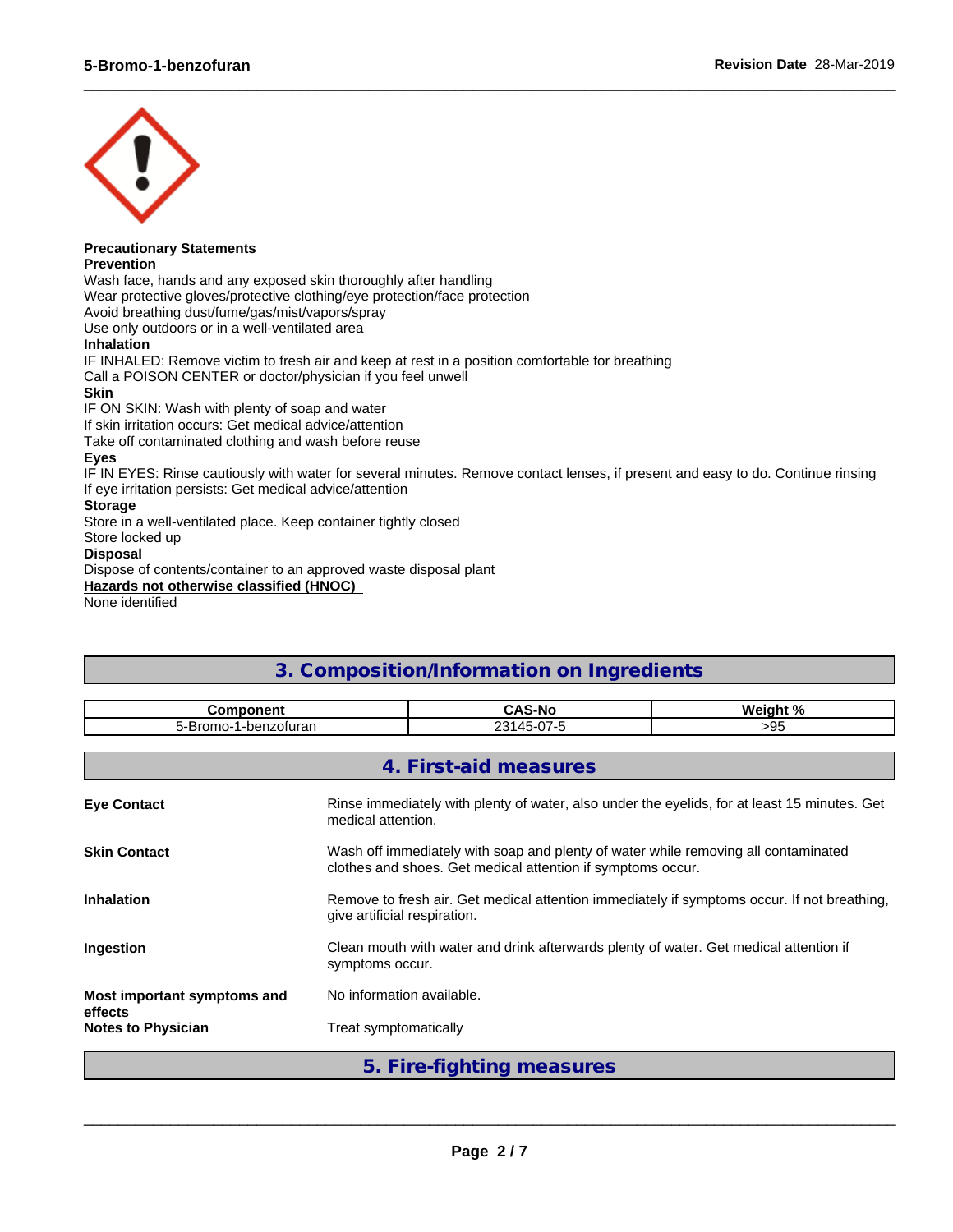| <b>Suitable Extinguishing Media</b>                                                                          | Water spray. Carbon dioxide (CO <sub>2</sub> ). Dry chemical. Chemical foam. |
|--------------------------------------------------------------------------------------------------------------|------------------------------------------------------------------------------|
| Unsuitable Extinguishing Media                                                                               | No information available                                                     |
| <b>Flash Point</b><br>Method -                                                                               | No information available<br>No information available                         |
| <b>Autoignition Temperature</b><br><b>Explosion Limits</b>                                                   | No information available                                                     |
| <b>Upper</b>                                                                                                 | No data available<br>No data available                                       |
| Lower<br>Sensitivity to Mechanical Impact No information available<br><b>Sensitivity to Static Discharge</b> | No information available                                                     |

### **Specific Hazards Arising from the Chemical**

Keep product and empty container away from heat and sources of ignition.

### **Hazardous Combustion Products**

Carbon monoxide (CO). Carbon dioxide (CO<sub>2</sub>). Hydrogen bromide.

### **Protective Equipment and Precautions for Firefighters**

As in any fire, wear self-contained breathing apparatus pressure-demand, MSHA/NIOSH (approved or equivalent) and full protective gear.

 $\_$  ,  $\_$  ,  $\_$  ,  $\_$  ,  $\_$  ,  $\_$  ,  $\_$  ,  $\_$  ,  $\_$  ,  $\_$  ,  $\_$  ,  $\_$  ,  $\_$  ,  $\_$  ,  $\_$  ,  $\_$  ,  $\_$  ,  $\_$  ,  $\_$  ,  $\_$  ,  $\_$  ,  $\_$  ,  $\_$  ,  $\_$  ,  $\_$  ,  $\_$  ,  $\_$  ,  $\_$  ,  $\_$  ,  $\_$  ,  $\_$  ,  $\_$  ,  $\_$  ,  $\_$  ,  $\_$  ,  $\_$  ,  $\_$  ,

| <b>NFPA</b><br><b>Health</b>                                    | <b>Flammability</b>                                   | <b>Instability</b>                                                          | <b>Physical hazards</b><br>N/A |
|-----------------------------------------------------------------|-------------------------------------------------------|-----------------------------------------------------------------------------|--------------------------------|
|                                                                 | 6. Accidental release measures                        |                                                                             |                                |
| <b>Personal Precautions</b><br><b>Environmental Precautions</b> | See Section 12 for additional Ecological Information. | Ensure adequate ventilation. Use personal protective equipment as required. |                                |

**Methods for Containment and Clean** Soak up with inert absorbent material. Keep in suitable, closed containers for disposal. **Up**

|                                      | 7. Handling and storage                                                                                                                                                                                                                |  |  |  |  |  |  |
|--------------------------------------|----------------------------------------------------------------------------------------------------------------------------------------------------------------------------------------------------------------------------------------|--|--|--|--|--|--|
| <b>Handling</b>                      | Ensure adequate ventilation. Wear personal protective equipment/face protection. Avoid<br>contact with skin, eyes or clothing. Avoid ingestion and inhalation. Wash hands before<br>breaks and immediately after handling the product. |  |  |  |  |  |  |
| <b>Storage</b>                       | Keep in a dry, cool and well-ventilated place. Refer product specification and/or product<br>label for specific storage temperature requirement. Keep container tightly closed.                                                        |  |  |  |  |  |  |
|                                      | 8. Exposure controls / personal protection                                                                                                                                                                                             |  |  |  |  |  |  |
| <b>Exposure Guidelines</b>           | This product does not contain any hazardous materials with occupational exposure<br>limitsestablished by the region specific regulatory bodies.                                                                                        |  |  |  |  |  |  |
| <b>Engineering Measures</b>          | Ensure adequate ventilation, especially in confined areas. Ensure that eyewash stations<br>and safety showers are close to the workstation location.                                                                                   |  |  |  |  |  |  |
| <b>Personal Protective Equipment</b> |                                                                                                                                                                                                                                        |  |  |  |  |  |  |
| <b>Eye/face Protection</b>           | Wear appropriate protective eyeglasses or chemical safety goggles as described by<br>OSHA's eye and face protection regulations in 29 CFR 1910.133 or European Standard<br>EN166.                                                      |  |  |  |  |  |  |
|                                      |                                                                                                                                                                                                                                        |  |  |  |  |  |  |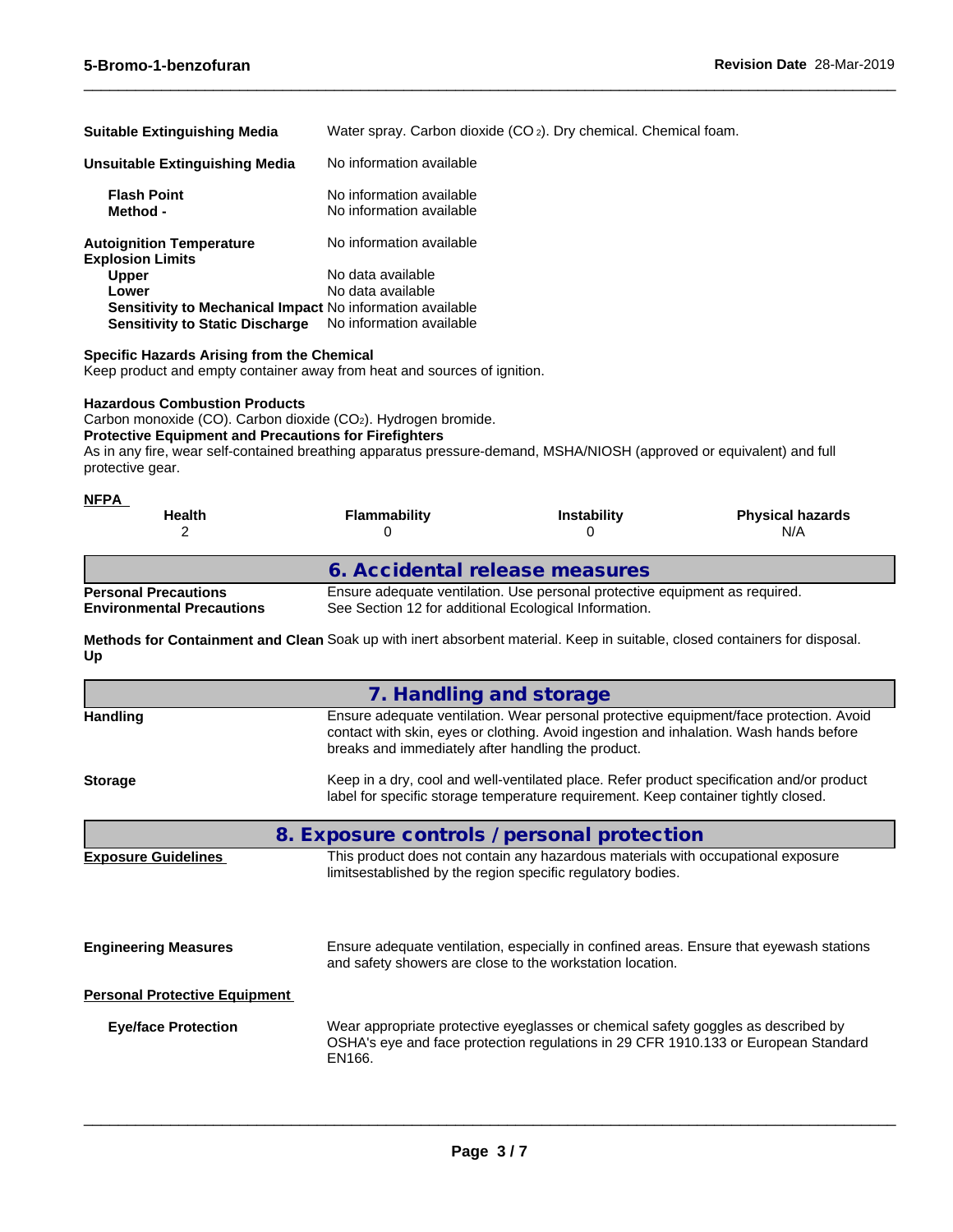**Skin and body protection** Wear appropriate protective gloves and clothing to prevent skin exposure. **Respiratory Protection** No protective equipment is needed under normal use conditions. Hygiene Measures **Handle** in accordance with good industrial hygiene and safety practice.

### **9. Physical and chemical properties**

 $\_$  ,  $\_$  ,  $\_$  ,  $\_$  ,  $\_$  ,  $\_$  ,  $\_$  ,  $\_$  ,  $\_$  ,  $\_$  ,  $\_$  ,  $\_$  ,  $\_$  ,  $\_$  ,  $\_$  ,  $\_$  ,  $\_$  ,  $\_$  ,  $\_$  ,  $\_$  ,  $\_$  ,  $\_$  ,  $\_$  ,  $\_$  ,  $\_$  ,  $\_$  ,  $\_$  ,  $\_$  ,  $\_$  ,  $\_$  ,  $\_$  ,  $\_$  ,  $\_$  ,  $\_$  ,  $\_$  ,  $\_$  ,  $\_$  ,

| <b>Physical State</b>                         | Liquid                   |
|-----------------------------------------------|--------------------------|
| Appearance                                    | Light yellow             |
| Odor                                          | No information available |
| <b>Odor Threshold</b>                         | No information available |
| рH                                            | No information available |
| <b>Melting Point/Range</b>                    | No data available        |
| <b>Boiling Point/Range</b>                    | No information available |
| <b>Flash Point</b>                            | No information available |
| <b>Evaporation Rate</b>                       | No information available |
| Flammability (solid,gas)                      | Not applicable           |
| <b>Flammability or explosive limits</b>       |                          |
| <b>Upper</b>                                  | No data available        |
| Lower                                         | No data available        |
| <b>Vapor Pressure</b>                         | No information available |
| <b>Vapor Density</b>                          | No information available |
| <b>Specific Gravity</b>                       | No information available |
| <b>Solubility</b>                             | No information available |
| <b>Partition coefficient; n-octanol/water</b> | No data available        |
| <b>Autoignition Temperature</b>               | No information available |
| <b>Decomposition Temperature</b>              | No information available |
| <b>Viscosity</b>                              | No information available |
| <b>Molecular Formula</b>                      | C8 H <sub>5</sub> Br O   |
| <b>Molecular Weight</b>                       | 197.03                   |

## **10. Stability and reactivity**

| <b>Reactive Hazard</b>                                     | None known, based on information available                                                    |
|------------------------------------------------------------|-----------------------------------------------------------------------------------------------|
| <b>Stability</b>                                           | Stable under normal conditions.                                                               |
| <b>Conditions to Avoid</b>                                 | Incompatible products.                                                                        |
| <b>Incompatible Materials</b>                              | Strong oxidizing agents                                                                       |
|                                                            | Hazardous Decomposition Products Carbon monoxide (CO), Carbon dioxide (CO2), Hydrogen bromide |
| <b>Hazardous Polymerization</b>                            | No information available.                                                                     |
| <b>Hazardous Reactions</b>                                 | None under normal processing.                                                                 |
|                                                            | 11. Toxicological information                                                                 |
| <b>Acute Toxicity</b>                                      |                                                                                               |
| <b>Product Information</b><br><b>Component Information</b> | No acute toxicity information is available for this product                                   |
| <b>Toxicologically Synergistic</b>                         | No information available                                                                      |

| <b>Products</b>   |                                                                                            |
|-------------------|--------------------------------------------------------------------------------------------|
|                   | Delayed and immediate effects as well as chronic effects from short and long-term exposure |
| <b>Irritation</b> | No information available                                                                   |
|                   |                                                                                            |

**Sensitization** No information available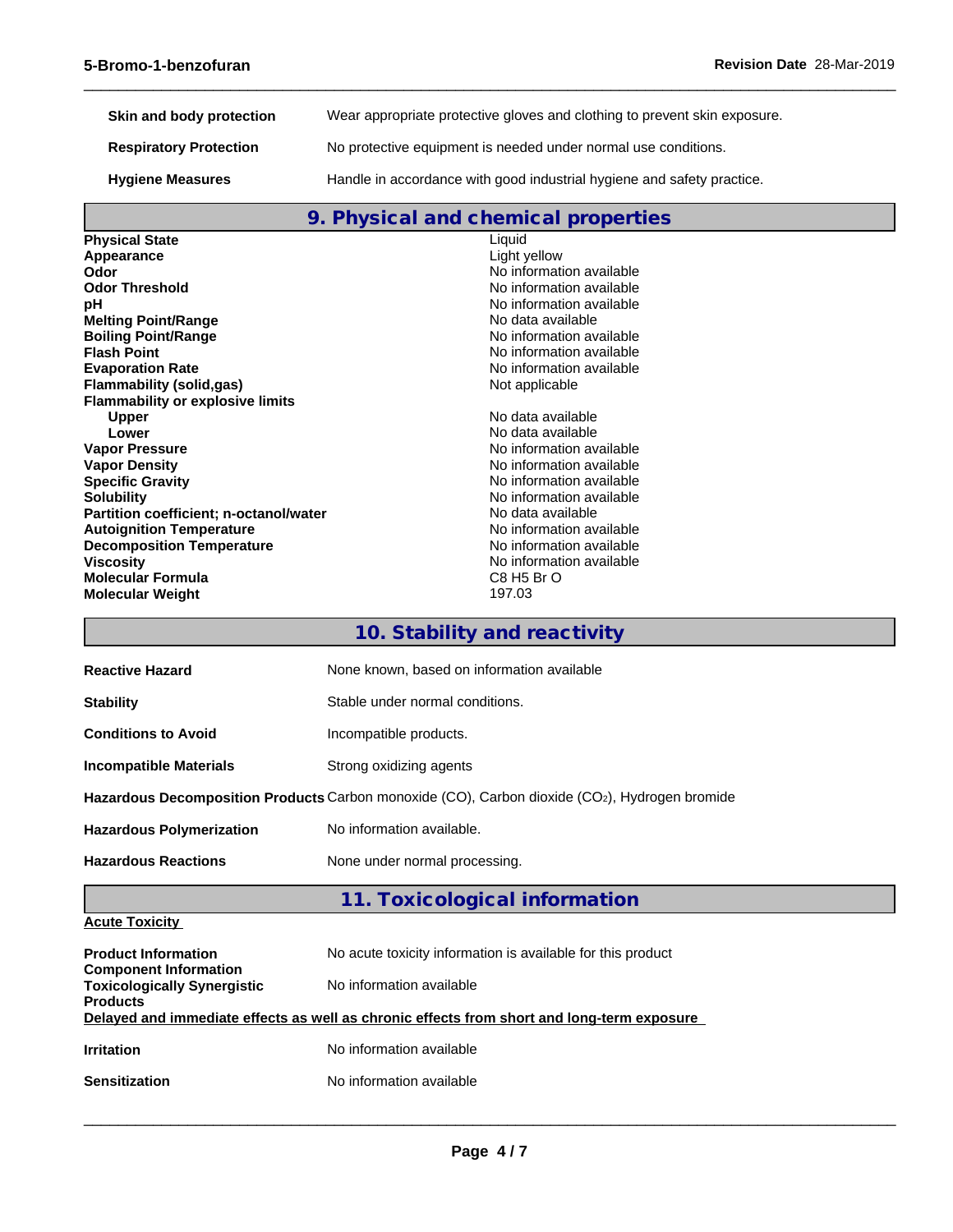Carcinogenicity The table below indicates whether each agency has listed any ingredient as a carcinogen.

 $\_$  ,  $\_$  ,  $\_$  ,  $\_$  ,  $\_$  ,  $\_$  ,  $\_$  ,  $\_$  ,  $\_$  ,  $\_$  ,  $\_$  ,  $\_$  ,  $\_$  ,  $\_$  ,  $\_$  ,  $\_$  ,  $\_$  ,  $\_$  ,  $\_$  ,  $\_$  ,  $\_$  ,  $\_$  ,  $\_$  ,  $\_$  ,  $\_$  ,  $\_$  ,  $\_$  ,  $\_$  ,  $\_$  ,  $\_$  ,  $\_$  ,  $\_$  ,  $\_$  ,  $\_$  ,  $\_$  ,  $\_$  ,  $\_$  ,

| Component                                                              | <b>CAS-No</b> | <b>IARC</b>                                                                                                                                                                                                                                                           | <b>NTP</b>                  | <b>ACGIH</b> | <b>OSHA</b> | <b>Mexico</b> |  |  |  |  |
|------------------------------------------------------------------------|---------------|-----------------------------------------------------------------------------------------------------------------------------------------------------------------------------------------------------------------------------------------------------------------------|-----------------------------|--------------|-------------|---------------|--|--|--|--|
| 5-Bromo-1-benzofuran                                                   | 23145-07-5    | Not listed                                                                                                                                                                                                                                                            | Not listed                  | Not listed   | Not listed  | Not listed    |  |  |  |  |
| <b>Mutagenic Effects</b>                                               |               | No information available                                                                                                                                                                                                                                              |                             |              |             |               |  |  |  |  |
| <b>Reproductive Effects</b>                                            |               | No information available.                                                                                                                                                                                                                                             |                             |              |             |               |  |  |  |  |
| <b>Developmental Effects</b>                                           |               | No information available.                                                                                                                                                                                                                                             |                             |              |             |               |  |  |  |  |
| <b>Teratogenicity</b>                                                  |               | No information available.                                                                                                                                                                                                                                             |                             |              |             |               |  |  |  |  |
| <b>STOT - single exposure</b><br><b>STOT - repeated exposure</b>       |               | Respiratory system<br>None known                                                                                                                                                                                                                                      |                             |              |             |               |  |  |  |  |
| <b>Aspiration hazard</b>                                               |               | No information available                                                                                                                                                                                                                                              |                             |              |             |               |  |  |  |  |
| Symptoms / effects, both acute and No information available<br>delayed |               |                                                                                                                                                                                                                                                                       |                             |              |             |               |  |  |  |  |
| <b>Endocrine Disruptor Information</b>                                 |               | No information available                                                                                                                                                                                                                                              |                             |              |             |               |  |  |  |  |
| <b>Other Adverse Effects</b>                                           |               | The toxicological properties have not been fully investigated.                                                                                                                                                                                                        |                             |              |             |               |  |  |  |  |
|                                                                        |               |                                                                                                                                                                                                                                                                       | 12. Ecological information  |              |             |               |  |  |  |  |
| <b>Ecotoxicity</b><br>Do not empty into drains.                        |               |                                                                                                                                                                                                                                                                       |                             |              |             |               |  |  |  |  |
| <b>Persistence and Degradability</b>                                   |               | No information available                                                                                                                                                                                                                                              |                             |              |             |               |  |  |  |  |
| <b>Bioaccumulation/Accumulation</b>                                    |               | No information available.                                                                                                                                                                                                                                             |                             |              |             |               |  |  |  |  |
| <b>Mobility</b>                                                        |               | No information available.                                                                                                                                                                                                                                             |                             |              |             |               |  |  |  |  |
|                                                                        |               |                                                                                                                                                                                                                                                                       | 13. Disposal considerations |              |             |               |  |  |  |  |
| <b>Waste Disposal Methods</b>                                          |               | Chemical waste generators must determine whether a discarded chemical is classified as a<br>hazardous waste. Chemical waste generators must also consult local, regional, and<br>national hazardous waste regulations to ensure complete and accurate classification. |                             |              |             |               |  |  |  |  |
|                                                                        |               |                                                                                                                                                                                                                                                                       | 14. Transport information   |              |             |               |  |  |  |  |

|                               | 14. Transport information  |  |
|-------------------------------|----------------------------|--|
| <u>DOT</u>                    | Not regulated              |  |
| $\underline{\phantom{a}}$ TDG | Not regulated              |  |
| <b>IATA</b>                   | Not regulated              |  |
| <b>IMDG/IMO</b>               | Not regulated              |  |
|                               | 15. Regulatory information |  |

### **United States of America Inventory**

| Component               | <b>CAS-No</b> | <b>TSCA</b> | TOO ALL<br><b>∖ Inventorv notification -</b><br>ື້<br><b>Active/Inactive</b> | <b>TSCA</b><br><b>LEPA Requiatory</b><br><b>Flags</b> |  |
|-------------------------|---------------|-------------|------------------------------------------------------------------------------|-------------------------------------------------------|--|
| -benzofuran<br>5-Bromo- | 23145-07-5    |             |                                                                              |                                                       |  |

**Legend:**

**TSCA** - Toxic Substances Control Act, (40 CFR Part 710)

X - Listed

'-' - Not Listed

**TSCA 12(b)** - Notices of Export Not applicable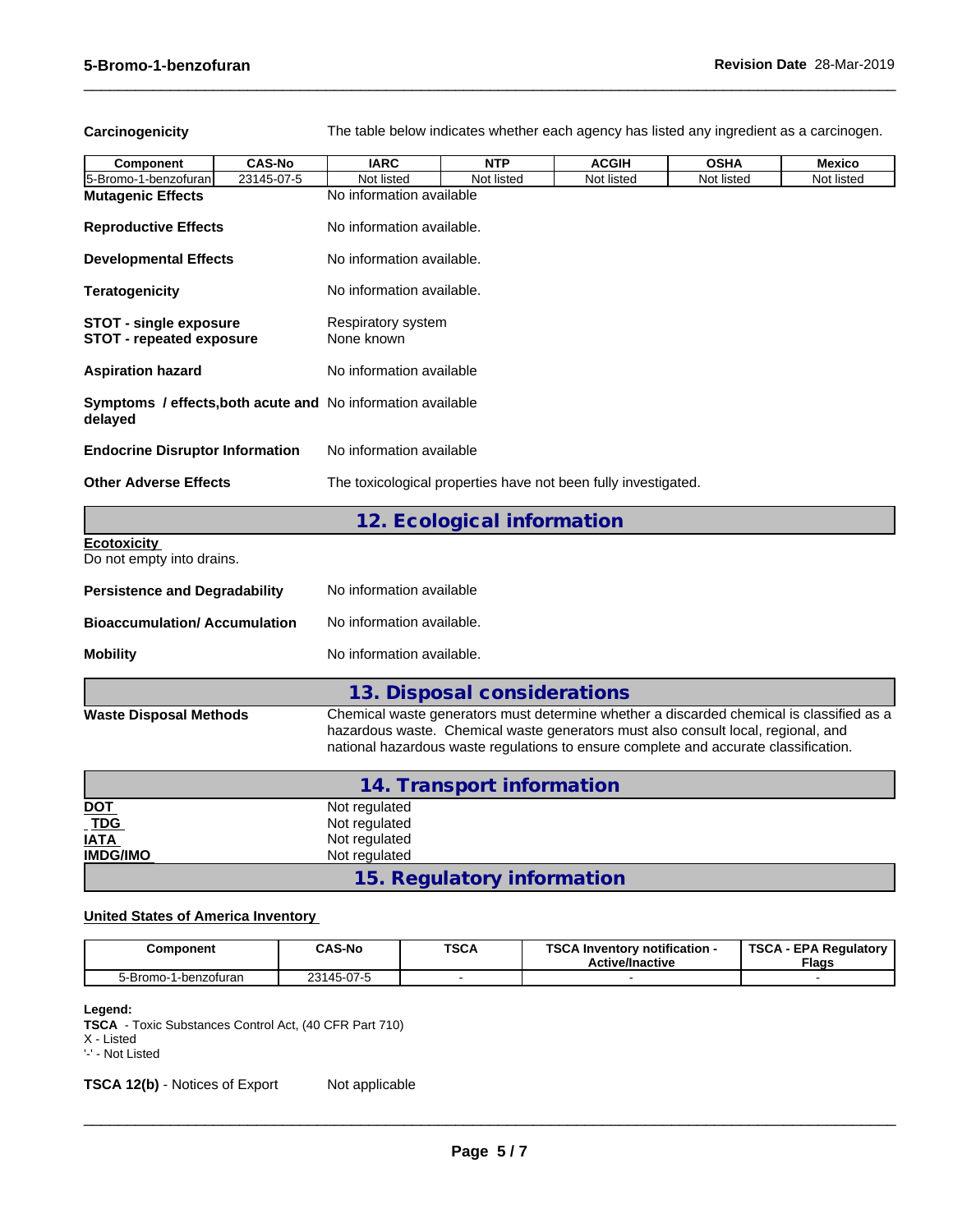### **International Inventories**

Canada (DSL/NDSL), Europe (EINECS/ELINCS/NLP), Philippines (PICCS), Japan (ENCS), Australia (AICS), China (IECSC), Korea (ECL).

| Component               | <b>CAS-No</b>                                                  | <b>DSL</b> | <b>NDSL</b> | <b>EINECS</b> | <b>PICCS</b> | <b>ENCS</b> | <b>AICS</b> | <b>IECSC</b> | <b>KECL</b> |
|-------------------------|----------------------------------------------------------------|------------|-------------|---------------|--------------|-------------|-------------|--------------|-------------|
| ാ-Brom∩<br>1-benzofurar | $\sim$ $\sim$ $\sim$<br>2244E<br>$4^h$<br>ว-∪ <i>≀-ะ</i><br>᠇… |            |             |               |              |             |             |              |             |

 $\_$  ,  $\_$  ,  $\_$  ,  $\_$  ,  $\_$  ,  $\_$  ,  $\_$  ,  $\_$  ,  $\_$  ,  $\_$  ,  $\_$  ,  $\_$  ,  $\_$  ,  $\_$  ,  $\_$  ,  $\_$  ,  $\_$  ,  $\_$  ,  $\_$  ,  $\_$  ,  $\_$  ,  $\_$  ,  $\_$  ,  $\_$  ,  $\_$  ,  $\_$  ,  $\_$  ,  $\_$  ,  $\_$  ,  $\_$  ,  $\_$  ,  $\_$  ,  $\_$  ,  $\_$  ,  $\_$  ,  $\_$  ,  $\_$  ,

### **U.S. Federal Regulations**

| <b>SARA 313</b>                                                                                                                            | Not applicable                                              |
|--------------------------------------------------------------------------------------------------------------------------------------------|-------------------------------------------------------------|
| <b>SARA 311/312 Hazard Categories</b>                                                                                                      | See section 2 for more information                          |
| <b>CWA (Clean Water Act)</b>                                                                                                               | Not applicable                                              |
| <b>Clean Air Act</b>                                                                                                                       | Not applicable                                              |
| <b>OSHA</b> - Occupational Safety and<br><b>Health Administration</b>                                                                      | Not applicable                                              |
| <b>CERCLA</b>                                                                                                                              | Not applicable                                              |
| <b>California Proposition 65</b>                                                                                                           | This product does not contain any Proposition 65 chemicals. |
| U.S. State Right-to-Know<br><b>Regulations</b>                                                                                             | Not applicable                                              |
| <b>U.S. Department of Transportation</b><br>Reportable Quantity (RQ):<br><b>DOT Marine Pollutant</b><br><b>DOT Severe Marine Pollutant</b> | N<br>N<br>N                                                 |
| <b>U.S. Department of Homeland</b><br><b>Security</b>                                                                                      | This product does not contain any DHS chemicals.            |
| <b>Other International Regulations</b>                                                                                                     |                                                             |
| Mexico - Grade                                                                                                                             | No information available                                    |

|                                              | 16. Other information                                                                                                                                                                                                                         |
|----------------------------------------------|-----------------------------------------------------------------------------------------------------------------------------------------------------------------------------------------------------------------------------------------------|
| <b>Prepared By</b>                           | <b>Regulatory Affairs</b><br>Thermo Fisher Scientific<br>Email: EMSDS.RA@thermofisher.com                                                                                                                                                     |
| <b>Creation Date</b><br><b>Revision Date</b> | 09-Apr-2010<br>28-Mar-2019                                                                                                                                                                                                                    |
| <b>Print Date</b>                            | 28-Mar-2019                                                                                                                                                                                                                                   |
| <b>Revision Summary</b>                      | This document has been updated to comply with the US OSHA HazCom 2012 Standard<br>replacing the current legislation under 29 CFR 1910.1200 to align with the Globally<br>Harmonized System of Classification and Labeling of Chemicals (GHS). |

**Disclaimer**

The information provided in this Safety Data Sheet is correct to the best of our knowledge, information and belief at the date of its publication. The information given is designed only as a guidance for safe handling, use, processing, storage, transportation, disposal and release and is not to be considered a warranty or quality specification. The information relates only to the specific material designated and may not be valid for such material used in combination with any other **materials or in any process,unless specified in the text**